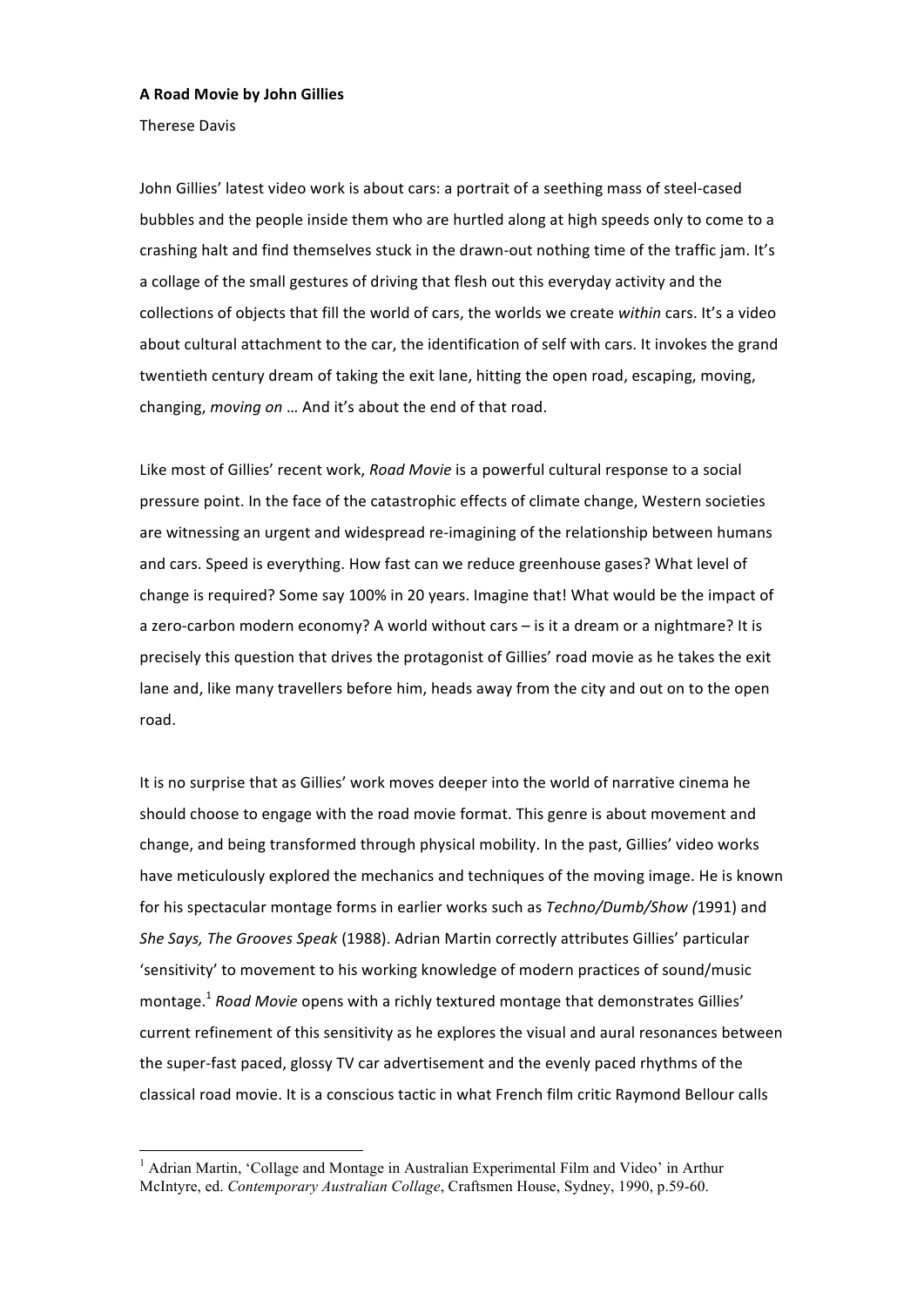the 'battle of the images' – the complex relationship between film and video.<sup>2</sup> Bellour does not shy from convergence and its hybrid forms. 'All we have is incertitudes', he says. And in this work, Gillies embraces incertitude. Drawing widely on his knowledge of video and cinematic forms and techniques, he carries out an intensive investigation of processes of colourisation to create a saturated hyper‐real vision that registers the changing perception of the car as a machine, as a beloved personal attachment.

In this particular stretch of what will be a longer journey<sup>3</sup>, Gillies lovingly recreates the atmosphere of the road movie in digital video through colour, lighting, rhythm and performance. It is made for large‐scale cinematic style projection, and, as with its classical model, this road movie gives the car the lead role as an object of power and fascination. It pays respect to the generic idea of the road as something that provides a protective anonymity. The protagonist of *Road Movie* acts alone. But *Road Movie* also disrupts the internal logics of this popular cinematic genre. As the road opens up for the lone protagonist, as the constant loud noise and frenetic pace of the city is displaced by quietness and stillness, the narrative departs from the generic script and stages an unexpected and absurd dead‐end. This is, we learn, the end of the road for the car.

At this point, the video shifts into a different emotional and atmospheric register, employing a performance‐oriented mode of image making that Gillies has developed over the years in various collaborative projects connected to the physicality tradition (*Mary Stuart Tapes* 2000; *Divide*, 2006). The fast cutting of the opening of the work is replaced by a slow accretion of images that display the surface detail and rhythms of a human body engaged in the highly physical process of burying a car. The absurdity of this physical act produces a startling image of petrifaction and immobility. We have become accustomed to seeing cars immobilised in various states of wreckage: car crashes on TV news and sports, the mountains of crushed metal of the car wrecking yard. But this is an entirely different image, for here the car is perfectly intact. It is a pristine yet nevertheless dead and discarded machine. Much more than a protest piece, the video invites us to *feel* the full weight of this action, to sense the particular kinds of bodily adjustments and human effort that are required to undertake the act of detaching ourselves from the car and to leave it behind. In its elegiac mood, this short video is a terrifying glimpse into the nothingness of oblivion and inaction. But there is also hope. As an imaginative metamorphosing of a cinematic form, the

 $\frac{1}{2}$ Raymond Bellour, 'Battle of the Images', *Art Press*, 262, p. 48-52. <sup>3</sup>

 $3$  Road Movie (2008) is part of a larger solo project, 'The Parramatta Road Project'.